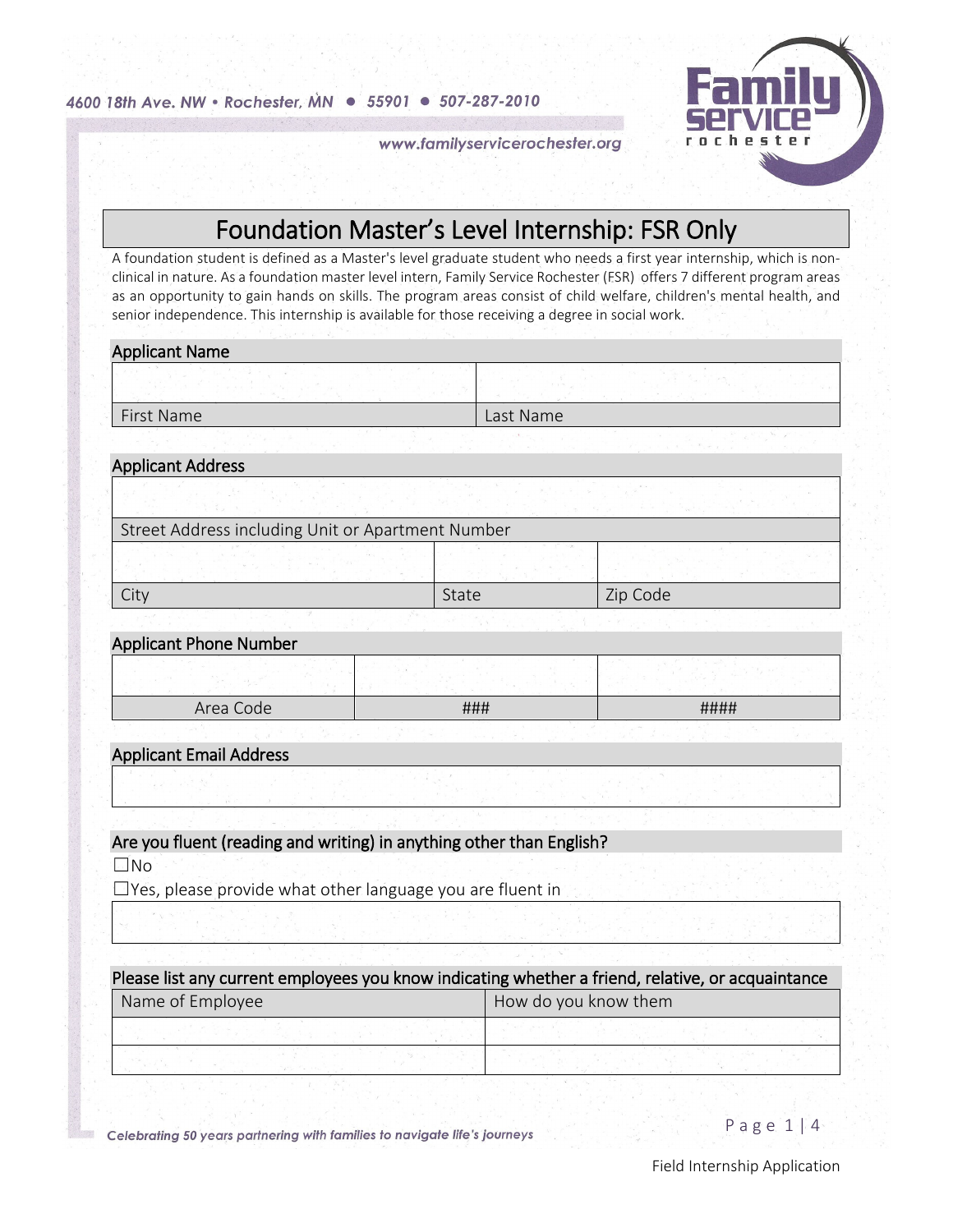## 4600 18th Ave. NW · Rochester, MN · 55901 · 507-287-2010



www.familyservicerochester.org

| <b>University Attending</b>                        |                              |
|----------------------------------------------------|------------------------------|
|                                                    |                              |
|                                                    |                              |
|                                                    | <b>Academic Information</b>  |
| <b>College / University Attending</b>              | Degree you will be obtaining |
| $\Box$ In-Person<br>$\Box$ Online<br>$\Box$ Hybrid | $\Box$ MSW                   |
| Is your program accredited?                        |                              |
| $\Box$ Yes                                         |                              |
| $\Box$ Not yet – going through the process         |                              |
| $\square$ No                                       |                              |
| Field Advisor / Field Directors Name               |                              |
|                                                    |                              |
| First Name                                         | Last Name                    |
|                                                    |                              |
| <b>Advisor Email Address</b>                       |                              |

| Internship Information |                      |  |
|------------------------|----------------------|--|
|                        |                      |  |
| Anticipated Start Date | Anticipated End Date |  |

| Internship Hours                      |                                        |
|---------------------------------------|----------------------------------------|
| How many WEEKLY hours do you need per | How many TOTAL internship hours do you |
| week?                                 | need?                                  |
|                                       |                                        |

Celebrating 50 years partnering with families to navigate life's journeys

瀫

Page 2 | 4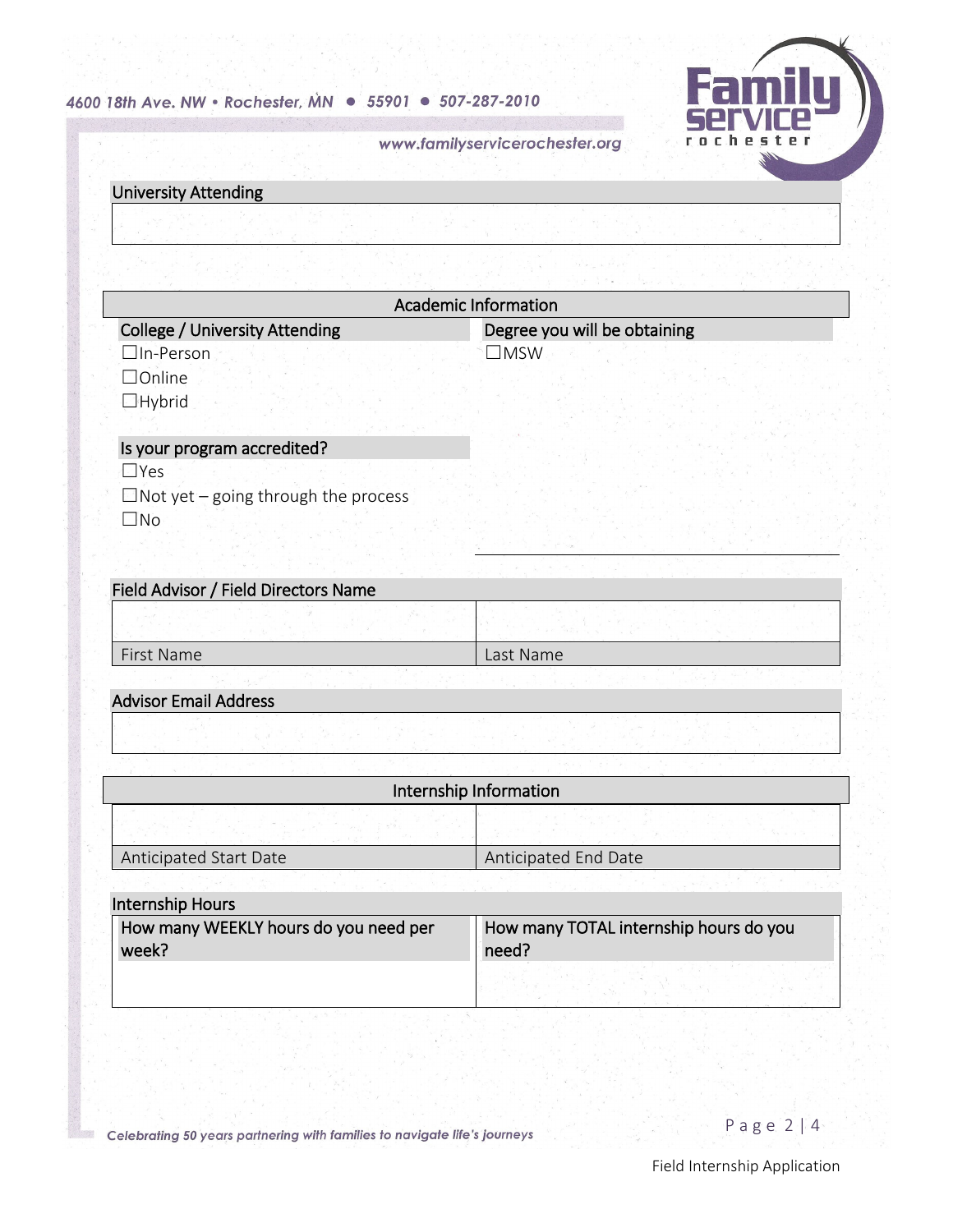## 4600 18th Ave. NW · Rochester, MN · 55901 · 507-287-2010



www.familyservicerochester.org

What are your preferred DAYS to complete internship (flexibility)? Pick as many as you see fit

# ☐Monday

☐Tuesday

☐Wednesday

☐Thursday

☐Friday

☐Saturday

☐Sunday

# When do you plan on completing your internship hours? Pick as many as you see fit

☐Morning: 8am ☐Mid-Morning: 10am ☐Afternoon: 12pm ☐Mid-Afternoon: 2pm ☐Evening: 5pm

### Do you have a valid driver's license?

☐Yes

☐No

## If yes, do you have insurance for your vehicle?

☐Yes

☐No

### Which program sparks your interest?

| Program                                                 |  |
|---------------------------------------------------------|--|
| Youth Behavioral Health (YBH)                           |  |
| Child Protection/Domestic Violence                      |  |
| Family Involvement Strategies (FIS)                     |  |
| <b>FATHER Project</b>                                   |  |
| Family Access Center (FAC)                              |  |
| <b>Educational Advocates</b>                            |  |
| Parents & Children Excel (PACE)                         |  |
| Family Advocacy in Recovery & Restoration (FARR)        |  |
| First Time Parents (Baby Steps)                         |  |
| Gage East                                               |  |
| <b>Guiding Partners to Solution (GPS)</b>               |  |
| Senior Independence                                     |  |
| Community Building - Place Based Initiatives            |  |
| Children's Therapeutic Support Services (CTSS) - Skills |  |

Celebrating 50 years partnering with families to navigate life's journeys

Page 3 | 4